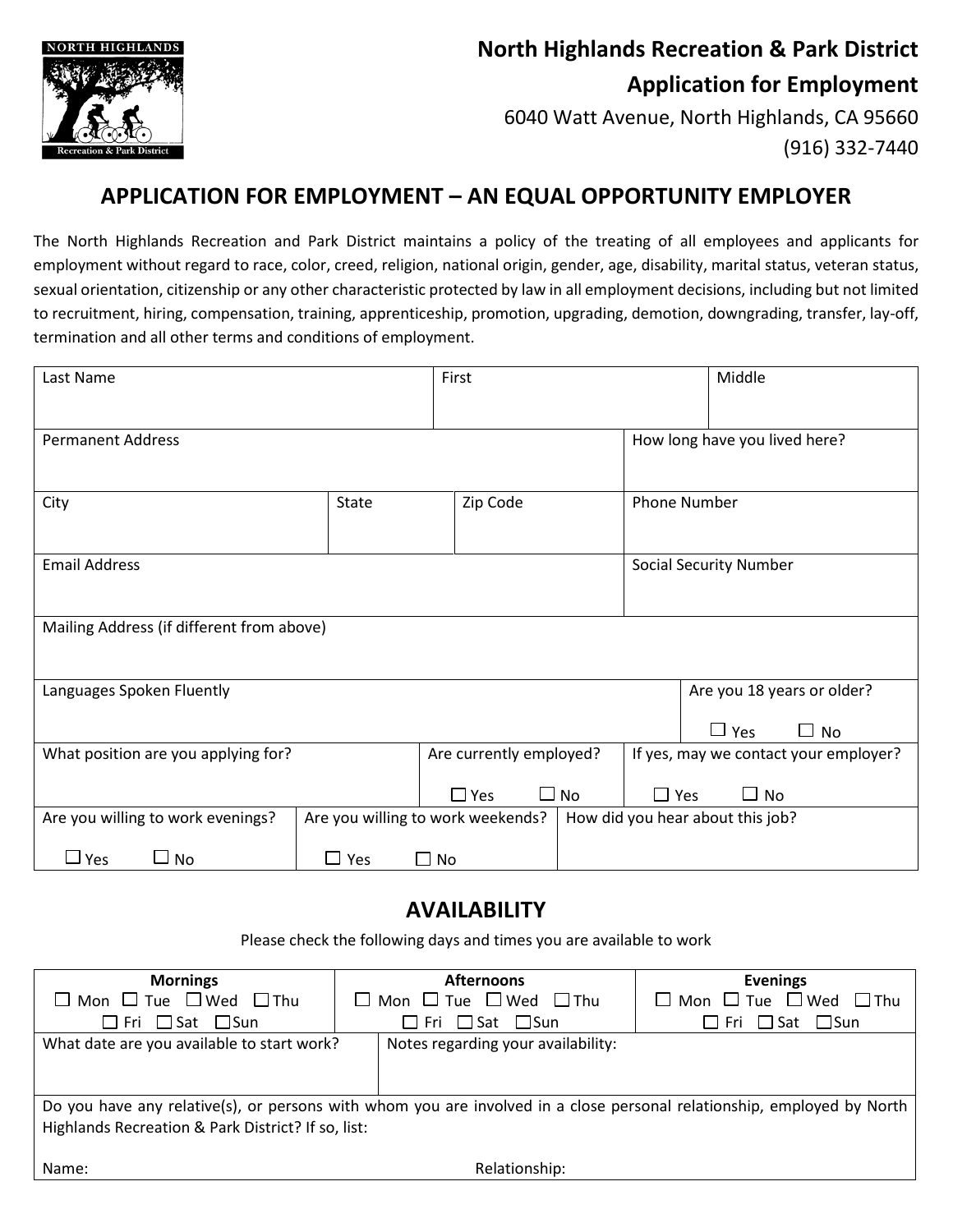## **North Highlands Recreation & Park District – Application for Employment (2)**

| Yes<br>Were you ever previously employed by North Highlands Recreation & Park District?<br>No<br>$\mathbf{I}$                   |  |  |  |  |  |
|---------------------------------------------------------------------------------------------------------------------------------|--|--|--|--|--|
| If yes, what dates were you employed?<br>Ending:<br>Starting:                                                                   |  |  |  |  |  |
| Do you currently have unrestricted work authorization allowing you to accept employment in the United States?                   |  |  |  |  |  |
| $\Box$ Yes<br>$\Box$ No                                                                                                         |  |  |  |  |  |
| Can you, with or without reasonable accommodation, perform the essential functions of the position in which you are interested? |  |  |  |  |  |
| $\Box$ Yes<br>No<br>$\mathsf{L}$                                                                                                |  |  |  |  |  |
| Have you ever been convicted of a violation of any law or ordinance other than a traffic violation (juvenile delinquency,       |  |  |  |  |  |
| youthful offender and wayward minor excluded)?                                                                                  |  |  |  |  |  |
| $\Box$ Yes<br>$\Box$ No                                                                                                         |  |  |  |  |  |
| If yes, please explain:                                                                                                         |  |  |  |  |  |
|                                                                                                                                 |  |  |  |  |  |
|                                                                                                                                 |  |  |  |  |  |
|                                                                                                                                 |  |  |  |  |  |
| PLEASE NOTE: A CONVICTION RECORD WILL NOT NECESSARILY BE A BAR TO EMPLOYMENT.                                                   |  |  |  |  |  |

## In the event of an emergency, whom may we contact?

| Name | <b>Phone Number</b> | Relationship |
|------|---------------------|--------------|
| Name | <b>Phone Number</b> | Relationship |

# **EDUCATIONAL BACKGROUND**

| Level             | Name of school | Course of Study | Years<br>Attended | Circle: Years<br>Completed  | Did you<br>Graduate? | Earn a Diploma<br>or Degree? |
|-------------------|----------------|-----------------|-------------------|-----------------------------|----------------------|------------------------------|
| High School       |                |                 |                   | $2 \quad 3 \quad 4$<br>OOOC |                      |                              |
| Tech. or Business |                |                 |                   | $2 \quad 3 \quad 4$<br>OOOC |                      |                              |
| College           |                |                 |                   | $2 \t3 \t4$                 |                      |                              |
| Graduate          |                |                 |                   | 234                         |                      |                              |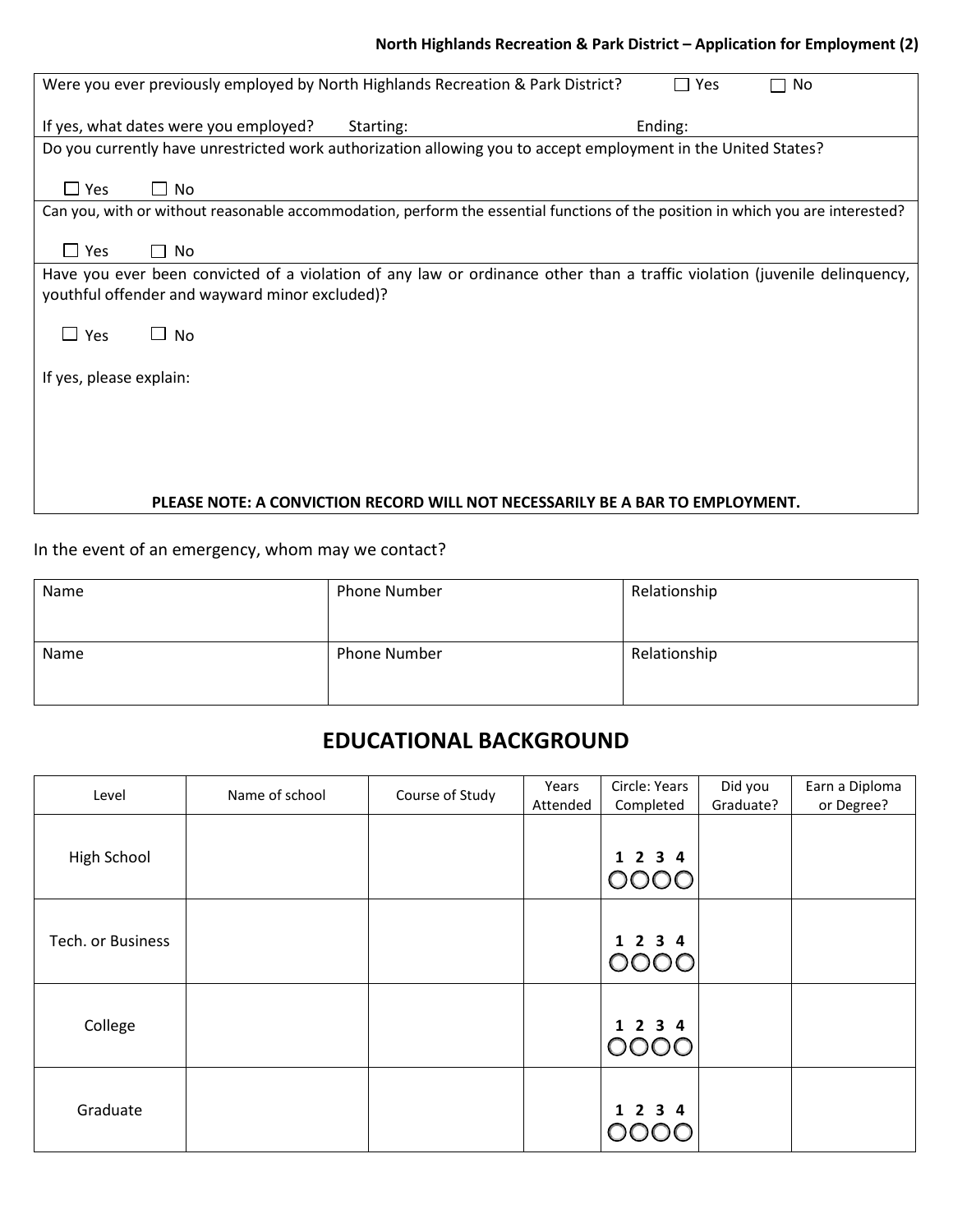#### **North Highlands Recreation & Park District – Application for Employment (3)**

List any additional foreign language familiarity or skills, educational, vocational and/or professional information, such as special areas of research or study, training, seminars, etc., that is relevant to the job you are applying for.

Professional memberships, certificates, or licenses held (exclude any indicating race, color, religion, sex, sexual orientation, nationality, origin, age, physical or mental disability, or labor organization affiliations).

Please list any volunteer experience.

## **EMPLOYMENT HISTORY**

Start with most recent employment

| <b>Organization/Business Name</b> |                                                                  | <b>Position Title</b> | Type of business        |         |                                          |
|-----------------------------------|------------------------------------------------------------------|-----------------------|-------------------------|---------|------------------------------------------|
| Address                           |                                                                  |                       | Phone                   |         |                                          |
|                                   | Describe duties performed (attach additional sheet if necessary) |                       |                         |         |                                          |
| <b>Starting Salary</b>            | <b>Ending Salary</b>                                             | Supervisor's Name     |                         | $\circ$ | May we contact them?<br>Yes<br><b>No</b> |
| Reason for leaving                |                                                                  |                       | Employed From (Mo./Yr.) |         | To (Mo./Yr.)                             |

| <b>Organization/Business Name</b>                                |                      | <b>Position Title</b> | Type of business        |  |                           |
|------------------------------------------------------------------|----------------------|-----------------------|-------------------------|--|---------------------------|
| Address                                                          |                      |                       | Phone                   |  |                           |
|                                                                  |                      |                       |                         |  |                           |
| Describe duties performed (attach additional sheet if necessary) |                      |                       |                         |  |                           |
|                                                                  |                      |                       |                         |  |                           |
|                                                                  |                      |                       |                         |  |                           |
|                                                                  |                      |                       |                         |  |                           |
| <b>Starting Salary</b>                                           | <b>Ending Salary</b> | Supervisor's Name     |                         |  | May we contact them?      |
|                                                                  |                      |                       |                         |  | $\bigcirc$ Yes<br>No<br>O |
| Reason for leaving                                               |                      |                       | Employed From (Mo./Yr.) |  | To (Mo./Yr.)              |
|                                                                  |                      |                       |                         |  |                           |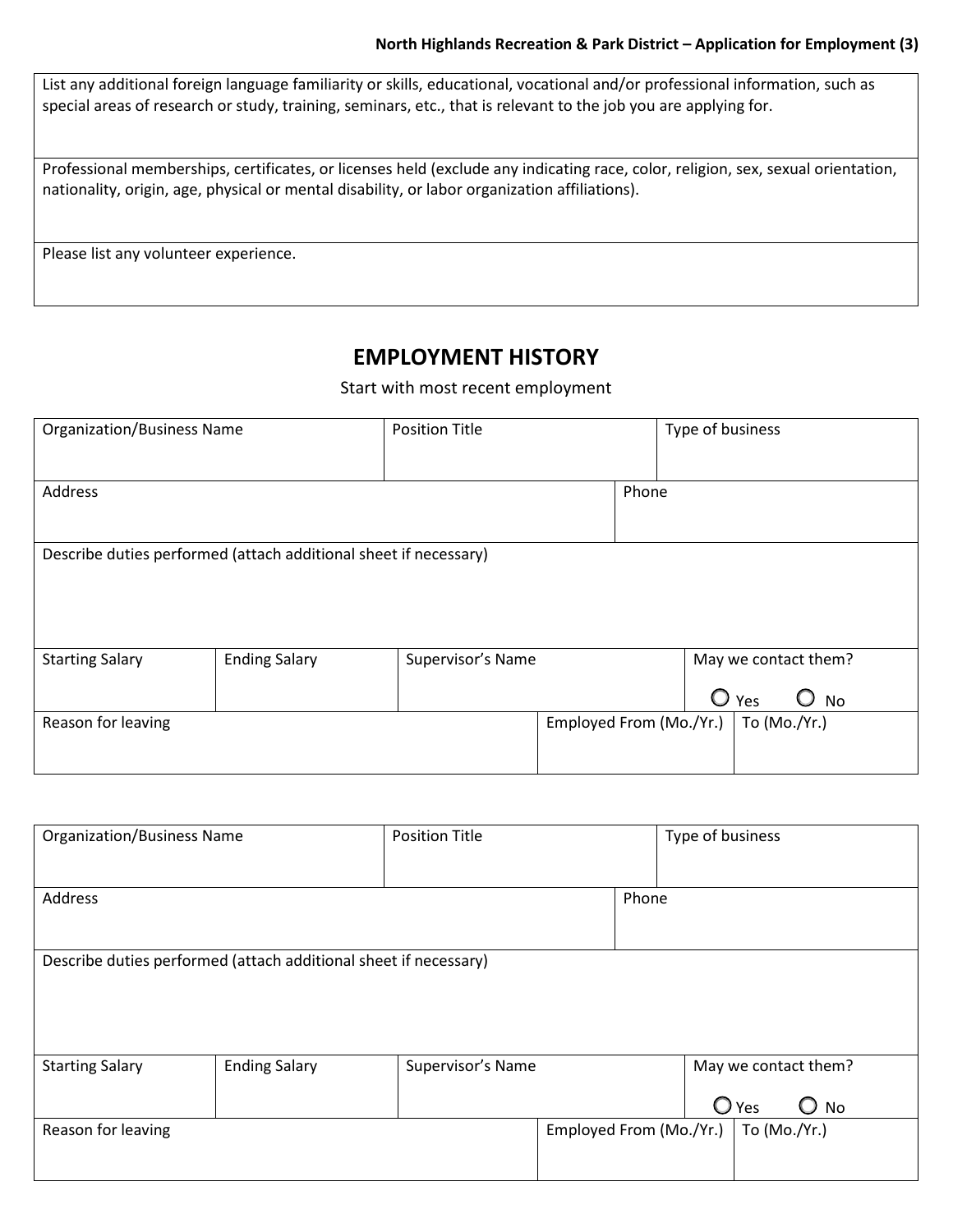#### **North Highlands Recreation & Park District – Application for Employment (4)**

| <b>Organization/Business Name</b>                                |                      | <b>Position Title</b> |                         | Type of business                             |
|------------------------------------------------------------------|----------------------|-----------------------|-------------------------|----------------------------------------------|
| Address                                                          |                      |                       | Phone                   |                                              |
| Describe duties performed (attach additional sheet if necessary) |                      |                       |                         |                                              |
| <b>Starting Salary</b>                                           | <b>Ending Salary</b> | Supervisor's Name     |                         | May we contact them?<br>$\bigcirc$ Yes<br>No |
| Reason for leaving                                               |                      |                       | Employed From (Mo./Yr.) | To (Mo./Yr.)                                 |

| <b>Organization/Business Name</b>                                |                      | <b>Position Title</b> | Type of business        |  |                                              |
|------------------------------------------------------------------|----------------------|-----------------------|-------------------------|--|----------------------------------------------|
| Address                                                          |                      |                       | Phone                   |  |                                              |
| Describe duties performed (attach additional sheet if necessary) |                      |                       |                         |  |                                              |
| <b>Starting Salary</b>                                           | <b>Ending Salary</b> | Supervisor's Name     |                         |  | May we contact them?<br>$\bigcirc$ Yes<br>No |
| Reason for leaving                                               |                      |                       | Employed From (Mo./Yr.) |  | To (Mo./Yr.)                                 |

# **MILITARY RECORD**

| Were you in the U.S. Armed Forces?                          | If yes, when?   |              |
|-------------------------------------------------------------|-----------------|--------------|
| ∩ Yes<br>$\bigcap$ No                                       | From (Mo./Yr.): | To (Mo./Yr.) |
| If yes, list duties in service, including special training. |                 |              |
|                                                             |                 |              |
|                                                             |                 |              |

# **APPLICATION AUTHENTICATION**

I certify that all the information submitted by me on this application is true and complete, and I understand that any false information or omissions will lead to rejection of my application or, if I am employed, discipline up to and including termination at the time such false information or omissions are discovered.